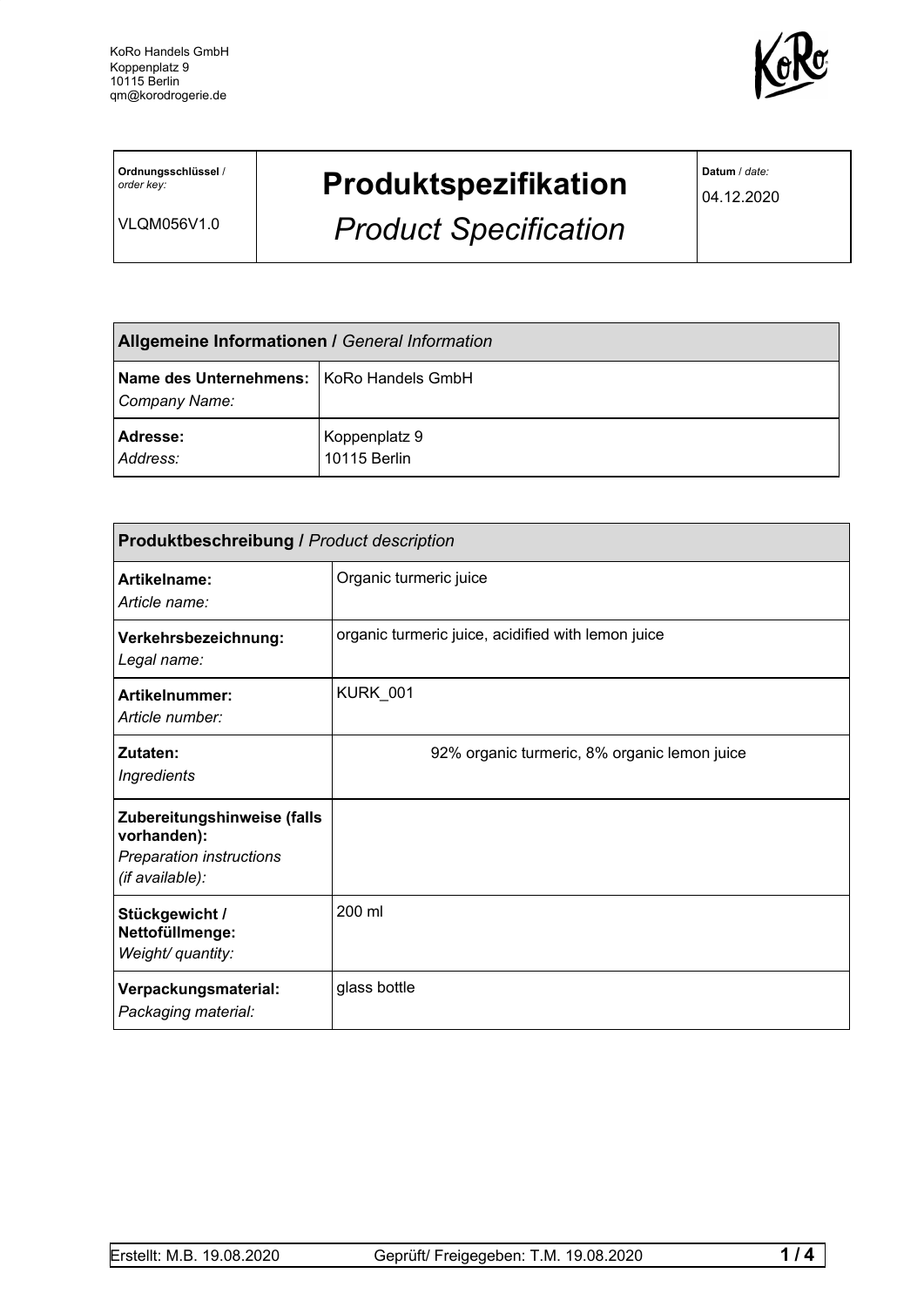

| <b>Produktbeschreibung / Product description</b>               |                                                                                                                                                                                                                                                                                                    |  |  |
|----------------------------------------------------------------|----------------------------------------------------------------------------------------------------------------------------------------------------------------------------------------------------------------------------------------------------------------------------------------------------|--|--|
| <b>Besondere</b><br>Eigenschaften:<br>Special characteristics: | x bio /organic (Öko-Kontrollstelle / organic control body: NL-BIO-01)<br>$\Box$ fairtrade / fairtrade<br>x vegan / vegan<br>x vegetarisch / vegetarian<br>$\Box$ glutenfrei / glutenfree<br>□ laktosefrei / lactose-free<br>$\square$ koscher / kosher<br>$\Box$ halal / halal<br>andere / others: |  |  |

| Sensorische Beschreibung / Sensorical description |                                              |  |
|---------------------------------------------------|----------------------------------------------|--|
| Aussehen / Farbe:<br>Appearance / Colour:         | Yellow                                       |  |
| Geschmack:<br>Flavour:                            | Typical for turmeric, free from off-flavours |  |
| Geruch:<br>Odour:                                 | Typical for turmeric, free from off-scent    |  |
| Konsistenz:<br>Texture:                           | Liquid, slightly viscous                     |  |

| Nährwertangaben pro 100 g / Nutritional information per 100 g  |             |           |  |
|----------------------------------------------------------------|-------------|-----------|--|
| Energie: I Energy value:                                       | 55/13       | kJ / kcal |  |
| Fett: I Fat:                                                   | 0           | g         |  |
| Davon gesättigte Fettsäuren: I of which saturated fatty acids: | $\mathbf 0$ | g         |  |
| Kohlenhydrate: I Carbohydrates:                                | 2,3         | g         |  |
| Davon Zucker: I Of which sugar:                                | 0,9         | g         |  |
| Ballaststoffe: / Fibre:                                        | 0,4         | g         |  |
| Eiweiß: / Protein:                                             | 0,4         | g         |  |
| Salz: / Salt:                                                  | 0,1         | g         |  |
| sonstige Angaben: / other values:                              |             |           |  |
|                                                                |             |           |  |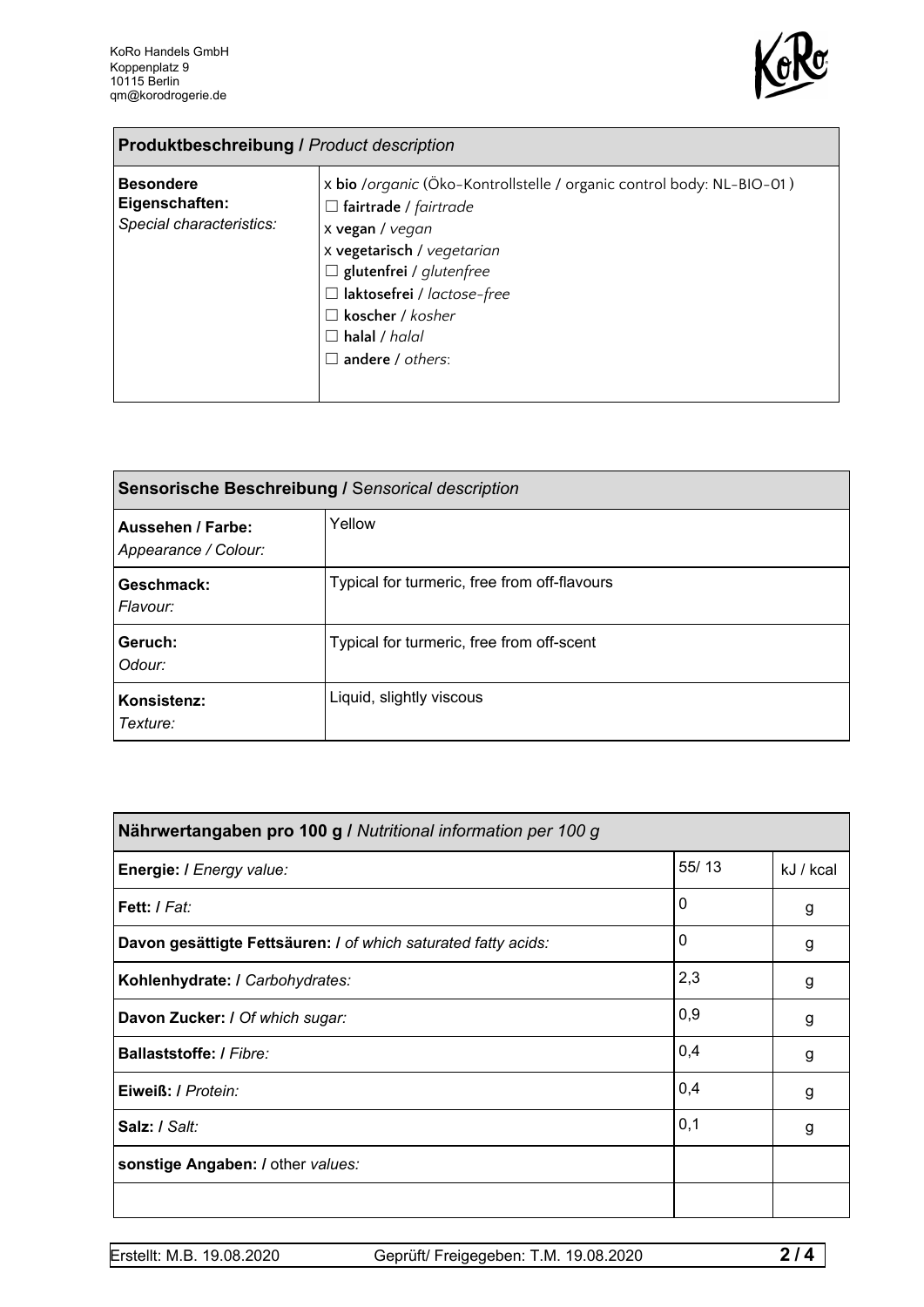

| Lagerung und Haltbarkeit / Storage and Shelf Life                    |                                     |  |
|----------------------------------------------------------------------|-------------------------------------|--|
| <b>Optimale</b><br>Lagerungsbedingungen:<br>Storage recommendations: | when stored below -18 °C (unopened) |  |
| Mindesthaltbarkeit:<br><b>Expected shelf life:</b>                   | 24 months                           |  |

## **Allergenkennzeichnung gemäß LMIV 1169 / 2011 /** *Allergen Declaration according to EU Regulation 1169 / 2011*

**Legende:** *Key*

*a.* **Allergen ist in der Rezeptur enthalten /** *Allergen contained in recipe*

- *b.* **Risiko der Kreuzkontamination ist möglich /** *Possible risk of cross contamination*
- **c. Allergen ist in der Rezeptur nicht enthalten /** *Allergen not contained in recipe*

|                                                     | a            | b                 | C            |
|-----------------------------------------------------|--------------|-------------------|--------------|
| Glutenhaltiges Getreide / gluten-containing cereals | П            | П                 | $\mathsf{x}$ |
| Krustentiere / Crustaceans:                         | П            | П                 | X            |
| Ei / Egg                                            | $\mathsf{L}$ | $\vert \ \ \vert$ | $\mathsf{x}$ |
| Fisch / Fish                                        | П            | $\vert \ \ \vert$ | X            |
| Soja / Soy                                          | $\mathsf{L}$ | $\mathsf{L}$      | $\mathsf{x}$ |
| Milch (Laktose) / Milk (lactose)                    | П            | П                 | X            |
| Erdnüsse / Peanuts                                  | П            | $\mathsf{L}$      | $\mathsf{x}$ |
| Andere Schalenfrüchte* / Other edible nuts*         | П            | П                 | X            |
| Sellerie / Celery                                   | П            | П                 | X            |
| Senf / Mustard                                      | П            | П                 | X            |
| Sesam / Sesame                                      | $\mathsf{L}$ | П                 | X            |
| Schwefeldioxid und Sulphite / Sulphur dioxide       | $\mathsf{L}$ | $\vert \ \ \vert$ | X            |
| Lupinen / Lupin                                     |              | $\mathcal{L}$     | X            |
| <b>Weichtiere / Molluscs</b>                        | $\mathbf{I}$ |                   | X            |

## **\* Mandeln /** *Almonds***, Haselnüsse /** *Hazelnuts***, Walnüsse /** *Walnuts***, Cashewnüsse /** *Cashews***, Pecannüsse,** *Pecans,* **Paranüsse /** *Brazil nuts***, Pistazien /** *Pistachios***, Macadamianüsse /** *Macadamia nuts*